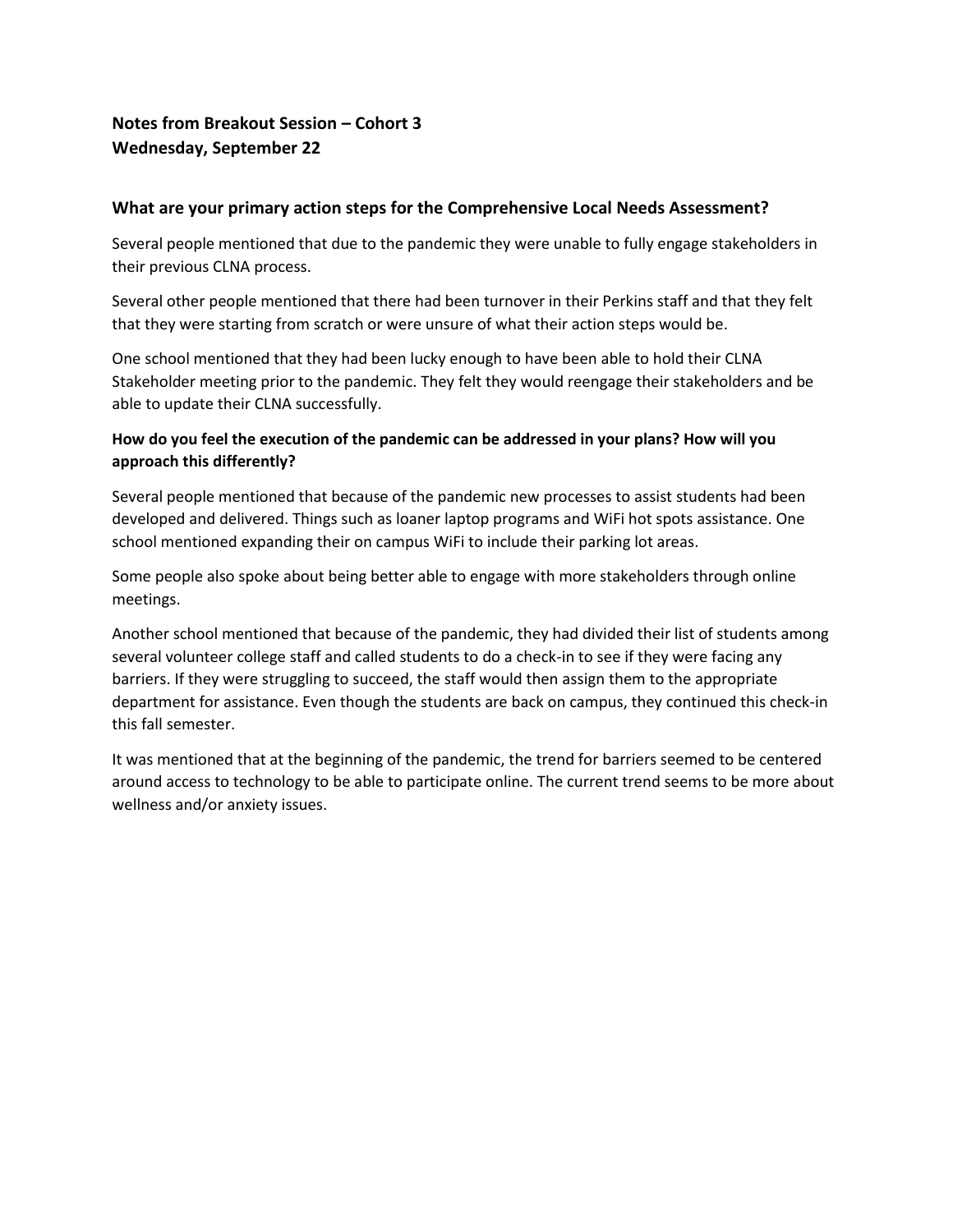### **1. What are your primary action step to advance CLNA Perkins in your College? District**

- spreading the info across the college to inform them of the contents of the CLNA
- Alyson using the colleges strategic plan and aligning it with the CLNA so as to not increase workload for folx. Using existing structures so we are working smarter, not harder.
- Focusing on Workforce Dev Plans, Strategic Plans, CTE plans, etc…
- Harper is also doing what others have mentioned. Working smarter vs. working harder. Using existing meeting times to get the work done.
- Joiliet not trying to reinvent the wheel. Trying to utilize existing working groups, already existing process (program Reviews, etc…)
	- o Working with secondary partners as it related to advisory committees.
- Using existing relationships to advance the CLNA process (secondary partners); for instance sharing the CNLA with secondary partners as they also have to do a similar CLNA
- Using K-12 pathway labels/names to foster seamlessness for students enter post-secondary from H.S.
- Partnering with One-Stop to be able to do TABE Testing. And an overlap of teams sitting on various cross-organizational committees

## **2. How might the execution of your plans be readjusted to accommodate student success, Readjustment, and/or re-entry amid our current ongoing pandemic?**

- Utilizing surveys to collect information
- Zoom forums to engage stakeholders
- In-person discussion sessions for smaller groups
- Continuing F2F/ Online hybrid offering of Student Support Services
- Gather input from students through classroom discussion, or leveraging relationships of faculty and departmental chairs
- Virtual guest lecturers to continue
- **3. How can your college continue to blur the lines between college readiness and career readiness in secondary education?**
	- Starting the conversation with career Preparing for
	- Career preparation courses are at the college- level
	- Starting the conversation with career readiness- Everyone is ultimately looking to work
- **4. What partnerships can you rely on to meet your immediate goals?**
	- Institutional Resources
	- Attempt to rely on existing divisions and committees so as not to fatigue our colleagues and stakeholders
- **5. What future partnerships need to be advance to meet your long-term goals?**